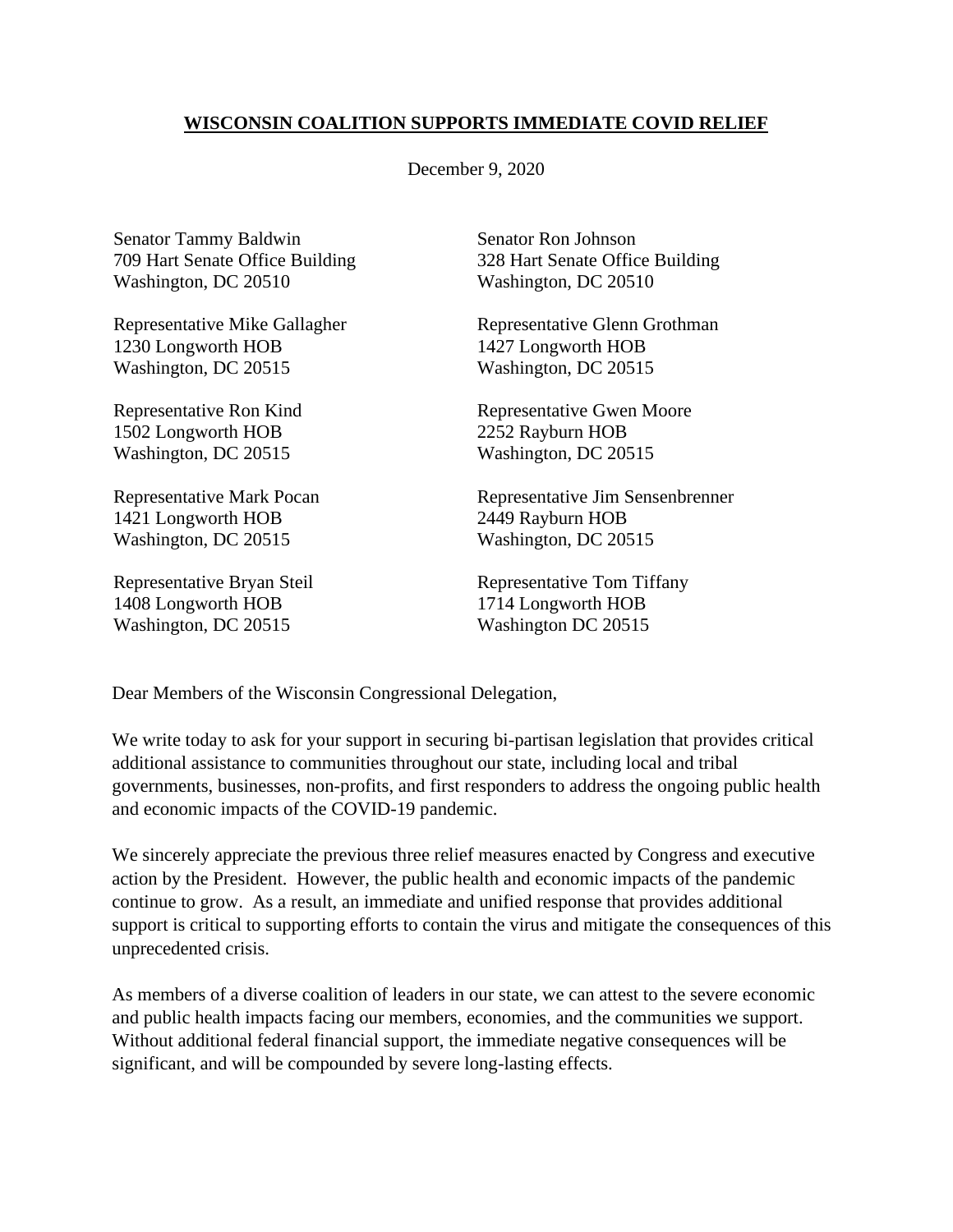Additional federal aid will enable a continued joint response from the public and private sector, and support partnerships between local governments, businesses, and their communities to mitigate the economic, health, and public safety impacts of COVID-19.

For example, Milwaukee County recognized the value of these partnerships early in the pandemic. In addition to direct virus mitigation and recovery measures, the County partnered with businesses and non-profits to address the collateral damage inflicted by the pandemic, especially to communities of color. This partnership resulted in Milwaukee County utilizing roughly one-third of its direct CARES Act allocation to immediately address housing and foreclosure needs, issue small businesses grants, and partner with community groups to address mental health and food assistance needs.

This unprecedented situation requires action at scale with the problem. Addressing the issue now with bold solutions will prevent larger systemic economic damage. To enhance the fiscal responsibility of this legislation, reasonable guardrails could require COVID-19 relief dollars be tied to the public health, economic, and community impacts of COVID-19, ensuring resources are utilized in the most effective and efficient manner possible.

As evidenced by the diversity of the groups who have signed on to this letter, the effect of delaying further relief will have second- and third-level impacts on business, property owners, and a multitude of other industries throughout the state.

We sincerely appreciate your earlier efforts to assist our communities in addressing this crisis. However, we request further action – a bi-partisan solution that provides additional resources to address the public health and economic impacts of this pandemic. Our businesses, employees, and communities depend on the continued support of our federal government in these trying times.

## Respectfully,

Advocate Aurora Health Apartment Association of South-Central Wisconsin, Inc. Apartment Association of Southeastern Wisconsin, Inc. Ascension Wisconsin Children's Wisconsin Commercial Association of REALTORS Wisconsin Community Advocates, Inc. Cooperative Network Feeding America Eastern Wisconsin Forest County Potawatomi Community Froedtert Health Greater Milwaukee Committee